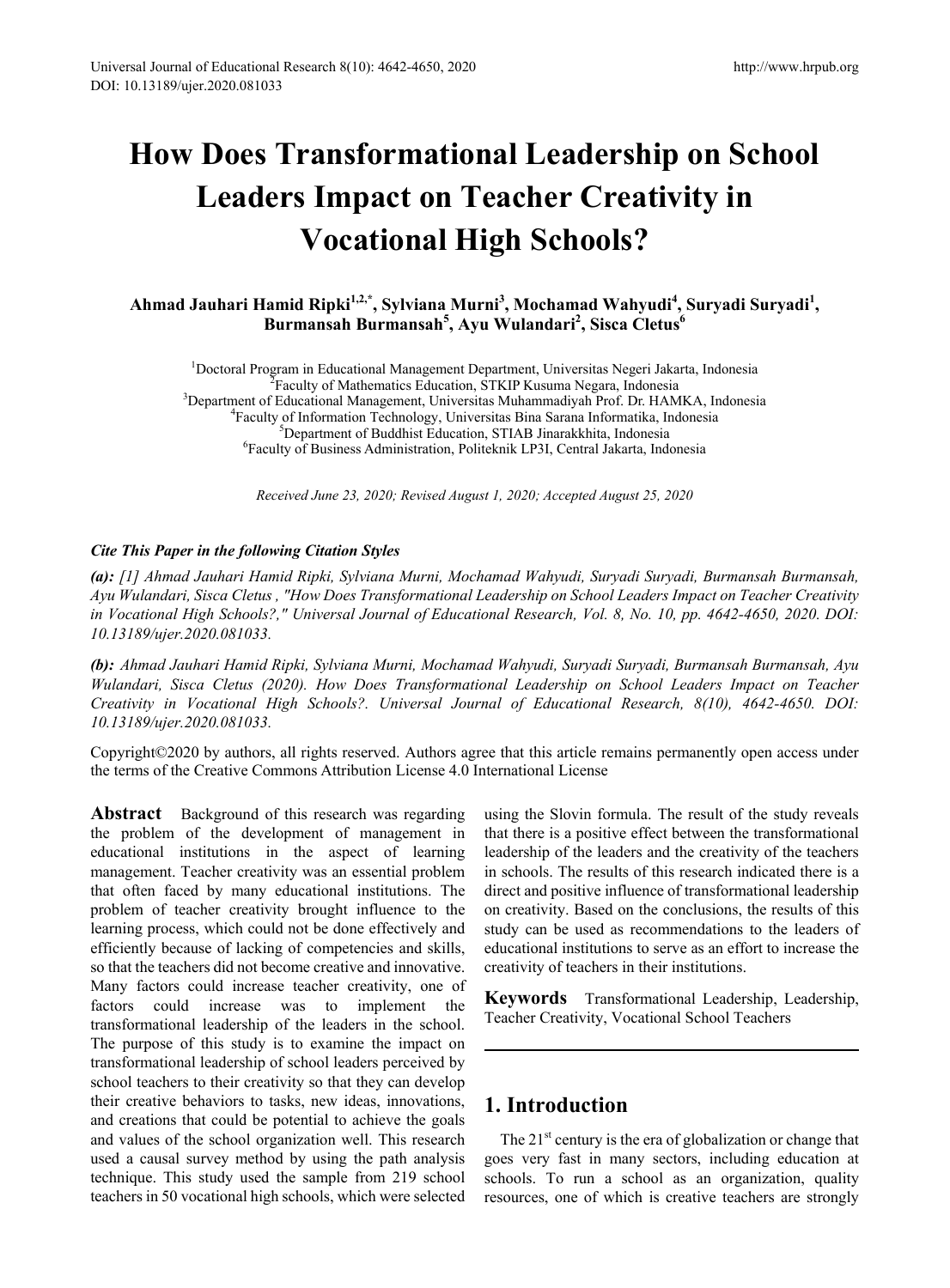required to enable innovations in the effective and efficient learning process to develop. Concerning this, four competencies that must be possessed by every teacher to deal with learning in this current era include pedagogical, personal, social, and professional competencies. Besides, according to the UNICEF, four competencies are needed to develop by school teachers in the modern time, namely valuing learner diversity, supporting all learners, working with others, and personal professional development [1].

First, pedagogical competencies refer to educational and teaching qualifications. Second, personality competencies are those related to teacher' behavior, and this deals with the philosophy of life that makes teachers role models who have noble values to be emulated by students. Third, professional competences are the ability of a teacher to plan and implement the learning process, and the last, social competences are the ability of a teacher to adjust to the demands of work in certain surrounding environments in the community.

Besides, teachers of the current age are also required to be creative, in line with the demands of learning in the  $21<sup>st</sup>$ century, namely communication, critical thinking & problem-solving, collaboration, and creativity & innovation, abbreviated as 4Cs [2]. Creativity is one of the abilities that should be possessed by someone to produce something new in the form of ideas or the work different from the previous one. In creativity, there exists originality, effectiveness, freedom, and flexibility of thinking [3]. Creativity can be possessed by anyone, and it can arise from the intelligence the person has [4]. Intelligence can increase creativity, and it is based on three basic individual components, namely skills that are appropriate to their expertise, skills that follow creativity, and task motivation [5].

Some measures can be done to increase creativity, one of which is by implementing transformational leadership. Leadership concerns with influencing and motivating organizational members to contribute to achieving organizational goals [6]–[8]. Therefore, to develop teacher creativity in the  $21<sup>st</sup>$  century, transformational leadership can be applied. Transformational leaders are those who transform personal values to their members to support the vision and goals of the organization and create good relationships between leaders and members based on trust [9]. It enables leaders to encourage and motivate their members to make changes in organizations, and to focus on the future, to be daring to take risks, to make changes despite challenges [10]. Transformational leadership has important effects on both the individual and the organization. At the individual level, it is positively related to the creativity of its members [11].

The previous researches stated that transformational leadership of the leader affects creativity of the organization members, and it can motivate and develop the creativity of their members, so that they can contribute in the form of new suggestions, ideas and solutions with the

aim to improve their organization [12]–[14]. The creativity will be increased along with the treatment of transformational leadership from the leader to their members. Members will have more confidence in their ability to be creative at work. From the explanation of the concepts and results of the previous researches the abovementioned can be concluded that transformational leadership can positively influence creativity [4], [15].

#### **1.1. Objectives of the Study**

The aim of this research is to obtain correct and reliable comprehension regarding transformational leadership towards teachers' creativity. This study is conducted to know: the direct and positive influence of the transformational leadership on the school principals toward teachers' creativity.

#### **1.2. The Hypothesis of the Study**

Based on the existing literature regarding this research, the hypothesis is **H1:** There is a positive and direct effect of the transformational leadership of school principals toward teachers' creativity.

## **2. Theoretical Foundation**

## **2.1. The Impact of Transformational Leadership on Creativity**

Transformational leadership style in fostering creativity is mediated through the creativity of themselves within an organization [16]. In the education context, the principals' transformational leadership influences on the teachers' creative behavior has an impact on the psychological safety climate [13], [17]. Transformational leadership leaders through the dimensions of intellectual stimulation increase the creativity of their followers and become skilled to solve problems [14], [18]. Furthermore, transformational leadership has a significant impact on employee creativity processes which shows that task with complexity and which can support for innovation moderate the relationship between transformational leadership and involvement of employee creativity processes [15].

Transformational leadership behavior can affect a variety of creativity. This is seen from the task of a leader basically to influence, to encourage or motivate their subordinates, including moving the creativity ability possessed by the members in the organization. This is consistent with the concept expressed that transformational leadership positively influences employee' creativity, but leaders need to pay attention to factors that can reduce creativity [4]. A leader must provide opportunities for their members to participate in decision making, and to assure members that they can fully achieve the results. Being kind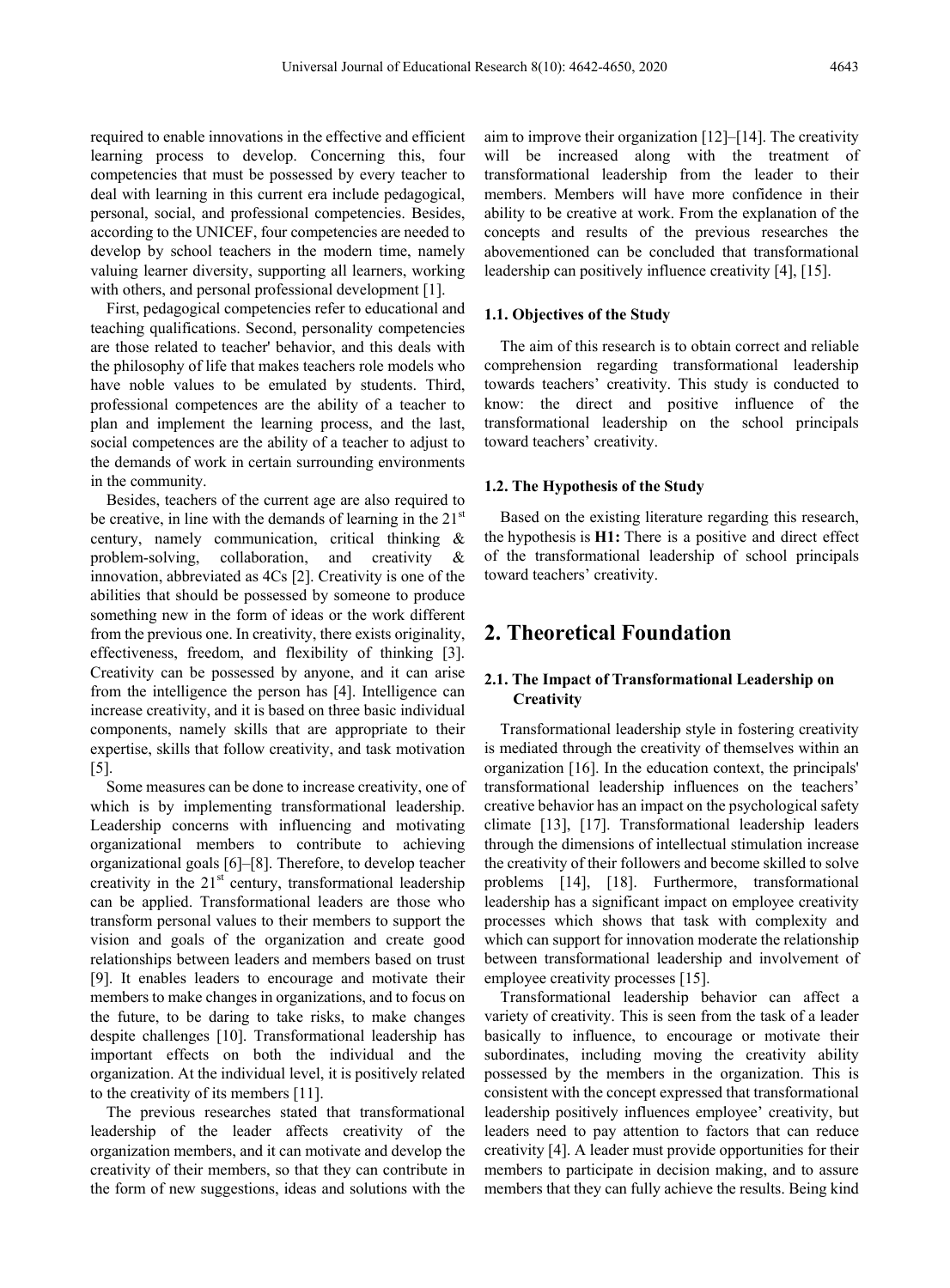of this leader can have a positive influence on the development of creativity [19].

## **3. Literature Review**

## **3.1. Creativity**

Creativity in organizations is the process of generating ideas, procedures, and new products that are beneficially carried out by individuals who work together in a unified system [20]. Besides, it is defined as a way of thinking about new ideas that are useful and have the potential to be able to contribute to individuals, groups, and organizations [21]. Other researchers state that it is a person's ability to generate new ideas that are different from previous ones and have value to solve problems [4]. Creativity can also play a role in identifying, overcoming, and solving existing problems so that they can be used in decision making [22].

In a dynamic environment, creativity is highly required to overcome an uncertain condition. It can be said that creativity is a unique approach regarding different perspectives or thoughts in generating new ideas and solving existing problems [23], [24]. This is because creative people can think abstractly, develop imagination, synthesize issues, recognize patterns, and empathize with others. Other concepts of creativity can be interpreted as a person' ability to be able to visualize, produce, and implement ideas on new concepts or associations between old ideas with new ideas to produce useful values [25]. It deals with a person' ability to combine ideas in unique ways or associate extant ideas to become up-to-the-minute ideas [19]. The process of generating ideas with new approaches or associations with the result becomes a useful product later interpreted as innovation.

In addition, ideas generated from the creative process should meet three criteria. First, creative ideas must represent something different, new, or innovative. Second, they should have the expected quality or value. Third, ingenious ideas aim to solve the problems at hand. These three features are known as the elements of creative, good, and relevant ideas [26]. Besides, three other measures also become the quality of creativity. First, creating a combination of new ideas with the existing ones. The second is exploring new ideas with structured concepts, and the last is doing transformational actions leading to changes [27].

#### **3.2. Transformational Leadership**

Transformational leadership is a kind of chairmanship having a broad conceptual framework for individuals and groups in a more creative and interrelated way to realize the expected organizational goals [28], [29]. It inspires members to trust leaders so that they can contribute to the achievement of organizational goals to the fullest [21].

Besides, it refers to a set of abilities possessed by a leader to be able to create a vision, predict changes, and be able to guide members in bringing about changes effectively [22], [30]. It can also be interpreted as a leader who inspires and moves their members to prioritize the interests of the organization rather than their interests [23], [31]. In other words, such leaders can inspire members of the organization, see the future with a vision, and can develop others to become a leader [25], [32].

Based on the concept of transformational leadership discussed above, it emphasizes how a leader can exert influence on members so that their members can make a difference. A leader should be able to recognize future changes, create envisaged visions, and guide these changes in a better direction.

Transformational leadership can occur when leaders make three approaches [21]. First, they increase the awareness of members about the importance of the task at hand. Second, they make their members aware of the development of their competencies. Third, they motivate members to work for the good of the organization and not just personal interests [21]. In addition to these three approaches, McShane & Glinow suggest four components be built and provided as an understanding to members of the organization regarding the transformational leadership approach. These four aspects include developing a strategic vision, communicating the vision, modeling the vision, and building commitment to the vision [8].

In the practical application of transformational leadership, Bass divides the model of leadership into four dimensions, and this is supported by other experts. The four dimensions are the idealized influence, inspirational motivation, intellectual stimulation, and individualized consideration [10], [23], [25], [33]. First, the idealized influence means behavior reflected by leaders who show a charismatic personality shown by giving a model or role for ethical behavior, instilling pride, respect, and trust [34]. The same thing expressed by other experts about the ideal influence of idealized influence is charismatic leadership leaders who have an exemplary and ethical behavior, manifest personal values, and build a positive image of the organization and their members [35], [36]. The same idea was expressed by other researchers suggesting that the idealized influence is explained in organizations in the context of creating knowledge. The term influence not just affects the ideals, but at the highest level of morality between leaders and members of the organization, and this is what is called charismatic leaders [37].

Thus, this emotional component is built between the leader and the members. It aims to realize organizational goals and focus more on mutual interests rather than self-interest. Furthermore, the idealized influence can be said as the ability of leaders in building members' trust in their leaders, to form a basic understanding of members so that they can follow the orders in making changes to the organization. Without trust in leaders carried out by the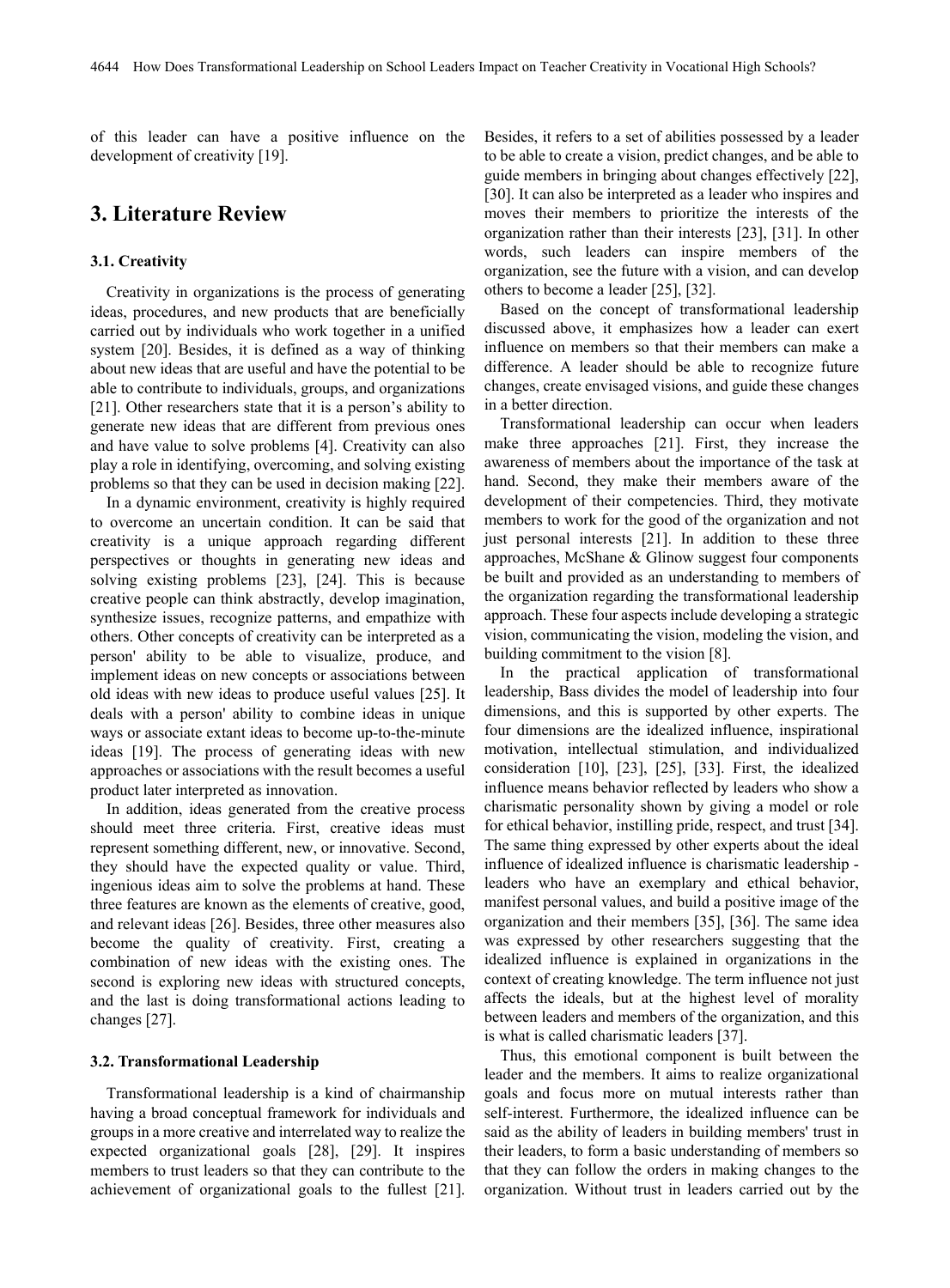members, the goals of the organization will not be effectively achieved. This idealized influence, in other words, is a role model for members of the organization, by one' high moral behavior, sacrifice personal interests, personal values, and a strong belief in achieving organizational goals [38]–[41]. Besides, a leader who has an idealized influence is characterized by their performance in instilling norms, high ethics, building loyalty, devotion, and trust, [14], making role models and taking risks [34], acting as role models [33] for its members, and in the end, improving trust in their leaders. Based on these characteristics of the idealized influence of transformational leadership, it can be concluded that a transformational leader should set an example, instill positive values, and behave consistently.

The second dimension is inspirational motivation. The motivational factors are indispensable in organizations as deals with the performance of the organizational members. While there seems to be no guarantee that motivated people are those who perform well as their performance likely depends on their competencies, which are related to training and skills at work, permanent motivation becomes really vital to improve the organizational performance of these social units. Inspirational motivation refers to a leaders' effort in motivating, inspiring, giving confidence, and convincing the confidence of members to do more than expected [14], [42]. Such motivation is caused by an organization leader to its members to achieve organizational goals by setting the organizational vision, enthusiasm, optimism, and building self-confidence [38]. Similar studies seem to agree that motivational inspiration is defined as a leader who gives enthusiasm, builds enthusiasm and optimism, and builds shared commitment and shows positive things to achieve organizational goals [43], [44].

Furthermore, inspirational motivation arises from the influence of the use of effective communication styles carried out by the leadership. This behavior articulates the importance of leaders' conveying high expectations to subordinates, inspiring, motivating them by giving meaning and challenges, presenting an optimistic outlook for the future, and creating priorities and goals to employees so they can develop a shared vision in the organization [9], [37]. These aspects surely require good communication skills because these leaders should deliver the message correctly and clearly. Thus, the important behavior of a transformational leader includes providing motivation, inspiring enthusiasm, giving hope, building optimism, confidence, enthusiasm, and the ability to show positive. In short, transformational leadership in the dimension of inspirational motivation means providing motivation, arousing enthusiasm, and giving hope.

Third, intellectual stimulation - this is done by teaching critical thinking and problem-solving in an effort to make the organization better. Intellectual stimulation refers to increasing one' ability to think in their own way about how

to carry out tasks. Thus, intellectual stimulation is described as an individual' ability to be rational with their ability to think intelligently when assessing the environment, which makes him capable of generating new ideas [38]. The practice of intellectual stimulation by leaders is intended to encourage followers to think more innovatively and creatively. With this transformation, leaders provide challenges and encourage creativity [14], [33]. Intellectual stimulation also emphasizes increasing knowledge by stimulating and encouraging creativity, providing challenges, and providing information to members to be able to carry out their tasks more effectively [45].

Furthermore, transformational leaders actively seek new ideas by using new ways of doing things. Leaders demonstrate intellectual stimulation by providing motivation and providing alternative solutions so that organizational members can think of these alternatives [9]. Transformational leaders actually develop members to find innovative and creative ways to solve classic problems. Intellectual stimulation emphasizes the knowledge or intelligence of members with the aim of producing innovation in work [34]. Intellectual stimulation enhances the ability to think in unique ways and provides new ideas about problem-solving and increases skills or abilities [46]. Thus, it can be concluded that intellectually stimulated transformational leadership is based on providing challenges, arousing creativity, and increasing intelligence.

Fourth, individual considerations - transformational leaders can become trainers for their members by providing encouragement for personal progress. Good leaders are the ones who give challenging tasks, arouse thoughts, and create an atmosphere of trust. The way leaders take this approach is by providing guidance and training to their members; this is intended to add experience for members in completing work [46]. This means that leaders pay attention to individual-level needs. The members will feel delighted, enthusiastic when the components carried out by the leadership in improving individual abilities. This means signifying that members are highly considered by their leaders. In addition, the leader acts as a coach who can instruct at any time to achieve organizational goals. But what needs to be considered is the directed and communicative communication patterns with its members.

Transformational leaders must have sensitivity as individuals and respect differences between individuals. This consideration is based on the basic needs of individuals who are needed. This is like the attention of the leadership regarding the fulfillment and improvement of the needs of each individual [33], acting as a mentor [14], recognizing individual needs, and delegating tasks [9]. In other words, individual consideration includes attention, encouragement, support, coaching, guidance, and teaching leaders to members [34], [46]. Thus, it can be concluded that transformational leadership with dimensions of individual consideration is based on the attention of the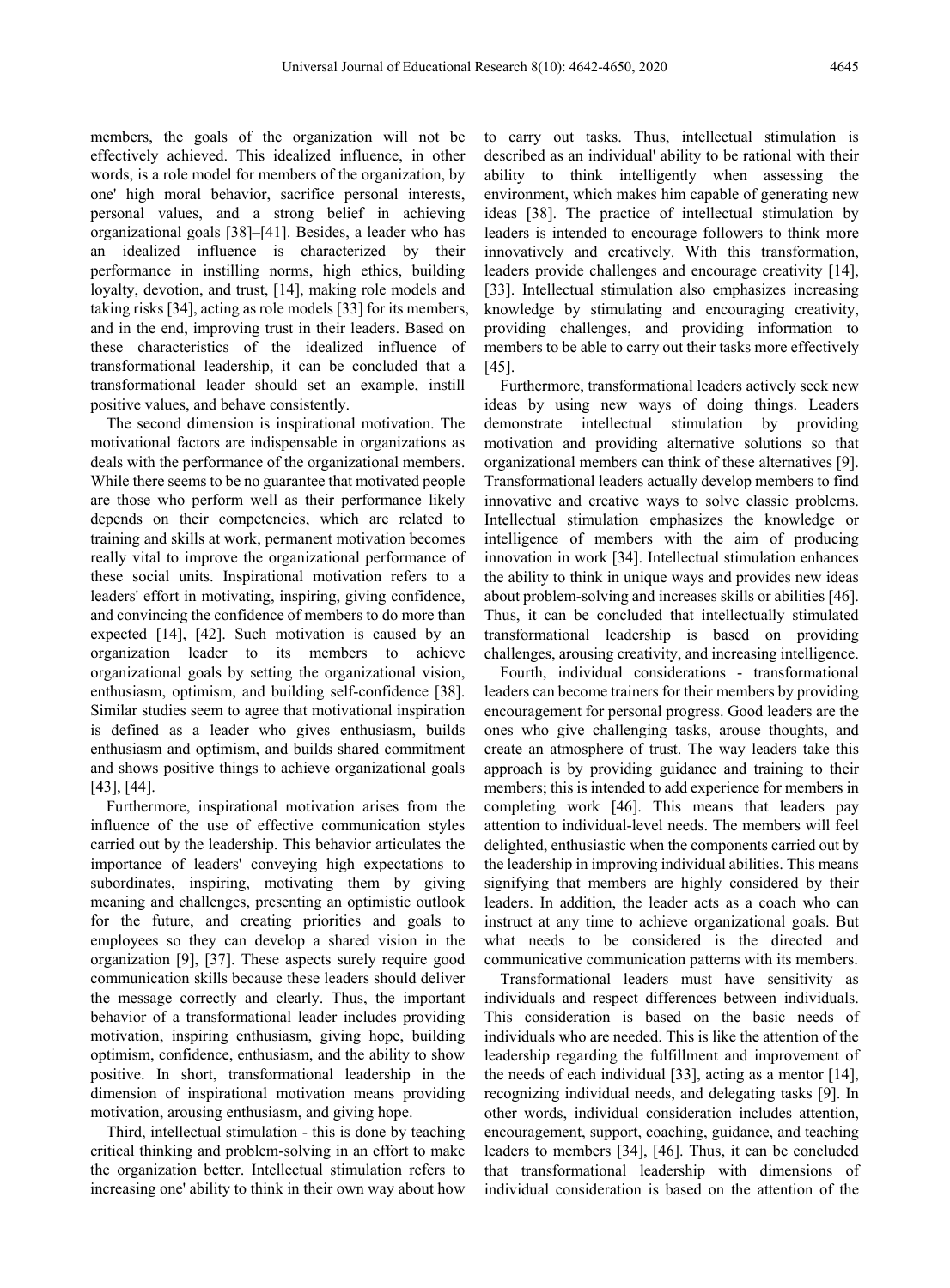leadership, delegation, and guidance.

# **4. Methodology**

#### **4.1. Research Approach**

This research is a quantitative research approach applying the survey method with a causality whose focus is to assess the creativity of vocational school teachers. This research approach describes that survey research involves collecting data to test hypotheses or to answer questions about the opinions of others about a theme or problem. This survey is an instrument that functions to collect data by describing one or more characteristics of a particular population [47], [48].

#### **4.2. Validity & Reliability**

**Table 1.** Result of Validity Test

| Instrument                     |    | Valid Item | Invalid Item |
|--------------------------------|----|------------|--------------|
| Creativity                     | 40 |            |              |
| Transformational<br>Leadership | 40 |            |              |

**Table 2.** Result of Reliability Test

| Instrument                     | Valid Item | Alpha Value | Note     |
|--------------------------------|------------|-------------|----------|
| Creativity                     | 33         | 0.920       | Reliable |
| Transformational<br>Leadership | 35         | 0.944       | Reliable |

### **4.3. Research Instrument**

Creativity is the way of thinking to create and to develop a new idea by school teachers on their works in the learning process, with following indicators; (1) originality of ideas, (2) independence of thinking, (3) smoothness of thinking, and (4) personal flexibility.

Transformational leadership is the school principals' action to inspire the school community in order to develop and to manage the school and human resource to achieve the school goals, with following indicators; (1) idealized influence, (2) inspirational motivation, (3) intellectual stimulation, and (4) individual considerations.

The instrument used to obtain transformational leadership, and creativity data includes close-ended questionnaires with Likert scale responses. The responses cover five categories consisting of 1 for never, 2 for rarely, 3 for sometimes, 4 for frequently, and 5 for always.

#### **4.4. Participants**

This research was conducted in vocational high schools in Karawang Regency, West Java, Indonesia. The analysis unit in this research was the vocational high school teachers. The population was all the vocational high school

teachers with a total of 483 teachers out of 50 schools, ignoring the sex and educational background. The samples were selected by using simple random sampling method by choosing the members of the population randomly. The population was homogenous that all the teachers as participants taken from public vocational schools with a large number. From the existing population, the number of samples was calculated with the Slovin formula. Therefore, the sample used in this research was 219 teachers.

#### **4.5. Data Collection**

To collect data in this research, a questionnaire was used for the two variables: transformational leadership (X1) and Creativity (Y). All the questionnaires were filled in by teachers from Vocational High Schools. All the research instruments had been tested and analyzed by the validity test, and all the instruments had high reliability. Thus, all the instruments could be used in the research to collect data.

#### **4.6. Data Analysis**

The purpose of this research is to know the impact and influence of one variable on other variables, namely, the transformational leadership of the school principals towards school teachers' creativity. In this research was analyzed through path analysis techniques.



**Figure 1.** Structural Model of Inter-Variable

## **5. Results and Discussion**

Normality Error Data Test for Estimated Creativity on Transformational Leadership (Y over  $X_1$ ), based on the (Lilliefors Test),  $L_{\text{count}}$  53 0.053 and  $L_{\text{table}}$  0.060 were obtained. This means that the error of estimated creativity on Transformational Leadership is normally distributed. The calculation of the significance and linearity of the regression looks  $f_{\text{count}}$  of 66.282 the value is greater than the F<sub>table</sub> of 3.885 if taken the real level  $\alpha$  = 0.05. Thus it can be concluded that the regression equation of creativity on transformational leadership is very significant. From the regression linearity test, it is obtained  $F_{table}$  0.900, and the value is smaller than the  $F_{\text{count}}$  with a value of 1.377, while the real level is  $\alpha = 0.05$ . Therefore, the regression equation of creativity in transformational leadership shows a significant value.

After calculating the results with SPSS 20 and doing the statistical analysis, the researcher found a direct effect of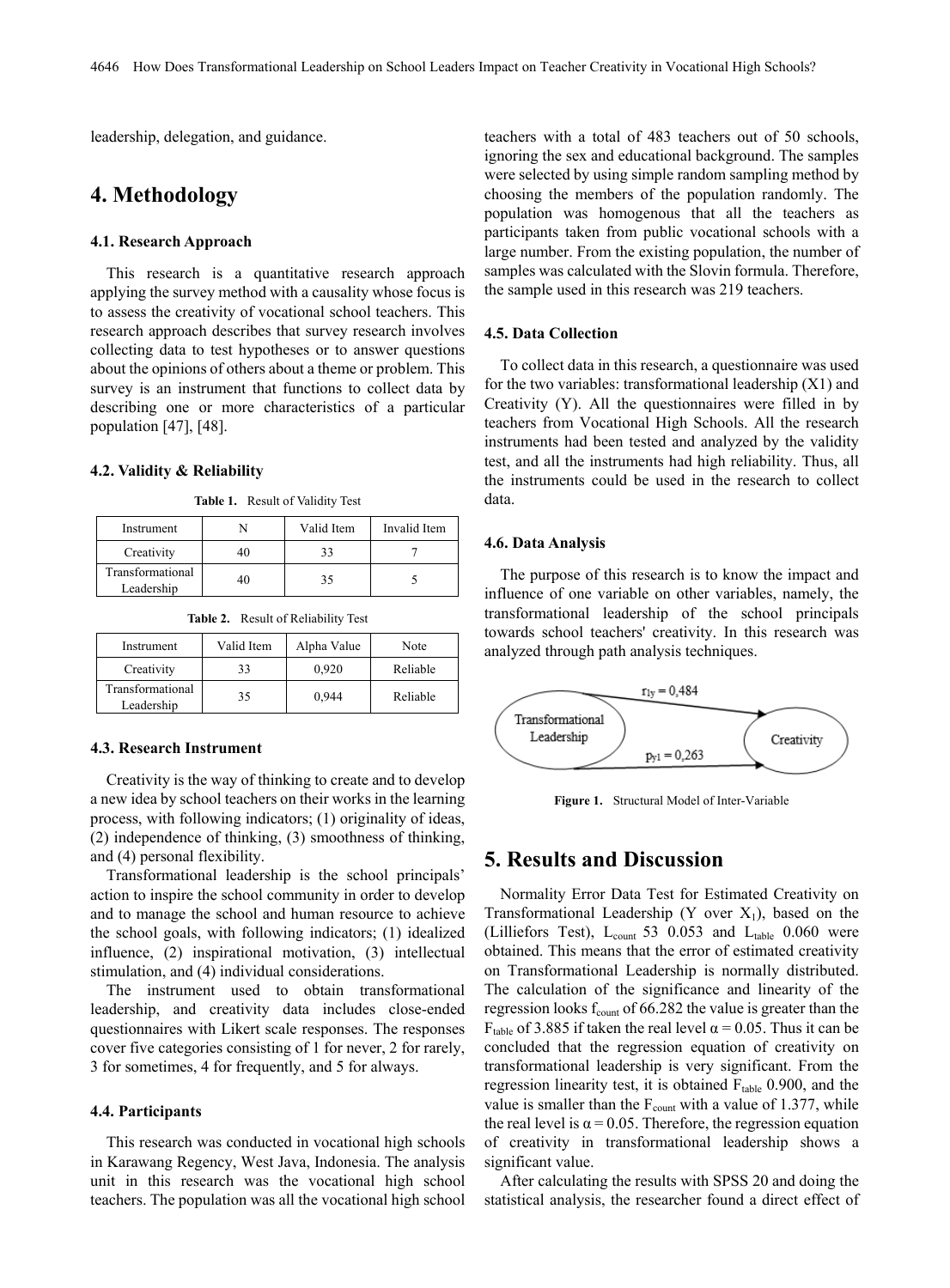transformational leadership on creativity. The results of this calculation are obtained from the path analysis and show a t<sub>count</sub> of 8.141 with a significance value of 0.000. This is a strong reason to accept Hl because  $t_{\text{count}}$  is greater than  $t_{table}$  (8.141>1.652). In other words, it can be concluded that transformational leadership has a direct and significant influence on creativity. For Standardized Coefficients Beta values of 0.484 or 48.40%, this means that creativity is influenced by transformational leadership by 48.40%, and the remaining 51.60 is influenced by other variables not examined in this study.

The results of these calculations are consistent with previous research, which states that transformational leadership has an essential effect on individuals and organizations. At the individual level, transformational leadership is positively related to member creativity [11]. The same notion was expressed in the results of the study, suggesting that transformational leadership can motivate and develop the creativity of members in that they can contribute to improving the organization through their suggestions, ideas, and new solutions [12].

As mentioned earlier, in transformational leadership, there are four dimensions that can influence creativity. The four dimensions cover (1) idealized influence, (2) motivation for inspiration, (3) intellectual stimulation, and (4) individualized consideration. Each of these dimensions has a value, where the idealized influence dimension has a value of 26.01%, the inspiration motivation dimension contributes 25.03%, the individualized consideration dimension has 24.73%, and the intellectual stimulation dimension provides 24.22%. Of the four dimensions, the idealized influence dimension has the highest value of all. Furthermore, based on the scores of the indicators, the highest indicator is on instilling positive values from the idealized influence dimension of 3.90, while the mean score of the three indicators of the ideal influence is 3.85.

If seen from the scores of the transformational leadership instrument items, out of 35 statement items, statement No. 23 on the indicator of instilling positive values with the dimension of idealized influence has the highest score, which is 4.14 for the statement "the principal is enthusiastic in doing work". The statement gives the meaning that the principal gives and instills positive values such as enthusiasm at work, motivates them to do their best, and will be able to have a positive effect on teachers because these attitudes will be seen and followed by them. Based on the results of the above calculations, it can be concluded to increase teacher creativity; the principal should implement transformational leadership with the dimension of the idealized influence.

The results of the researchers' calculations agree with those of the previous study showing that there is a positive relationship between inspirational motivation, idealized influence, and individual creativity [49]. The same idea is also supported by another study, which states that the idealized influence, inspirational motivation, intellectual stimulation, individual considerations have an impact on the creativity of members, but intellectual stimulation has the highest impact of all dimensions [14]. The idealized influence on transformational leadership suggests that school principals should develop positive values, such as building insight and knowledge, instilling high commitment, behaving, friendly, being polite, prioritizing public interests rather than personal interests, working more than talking, and considering teachers as supportive coworkers, not subordinates.

Besides, the principals should provide examples to teachers regarding the development of creativity to follow. Furthermore, they are expected to have good self-confidence and have no doubt about what they do or decide. If they do not have such qualities, these values shall not be followed by teachers. A good leader is the one who always provides direction, guidance, and role models to his/her members, and the values are referred to improve teachers as the members of the school organization. This is similar to the results of a study arguing that transformational leadership has a significant effect on creativity if accompanied by a learning orientation [50]. According to Jyoti & Dev, the application of transformational leadership will encourage its members to be able to think differently, generatively, and exploratively to produce more solutive and creative ideas. However, they also suggest that to create these thoughts, leaders applying transformational leadership should provide a learning orientation, meaning that a leader should give the opportunity for their subordinates to learn to do something that can produce contributions to the organization.

Good leaders are those who do not limit their members to develop their competence. Besides, leaders who emphasize this learning orientation can make members of the organization committed to continuous learning, keep thinking open, share knowledge to people in the organization, and unite shared understanding of the vision to achieve organizational goals. This is different from the results of research that states transformational leadership is positively related to creativity, but it should be added by the psychological empowerment by leaders to foster the creativity of their members [18]. Suifan & Al-Janini explain that psychological empowerment is an effort to increase one' intellectual motivation. A person's motivation will increase, along with being empowered in his organization. Members of the organization will feel happy if involved in various activities or policies in the organization. This is because they feel valued, respected, and are considered to give more contributions by the organization, rather than merely carrying out regular tasks. Empowerment will make members feel lively and will be motivated to carry out their work and will eventually lead to creativity, and this is consistent with the study stating that there is a significant influence of intrinsic and extrinsic motivation on creativity [51].

This research is rather different from the results of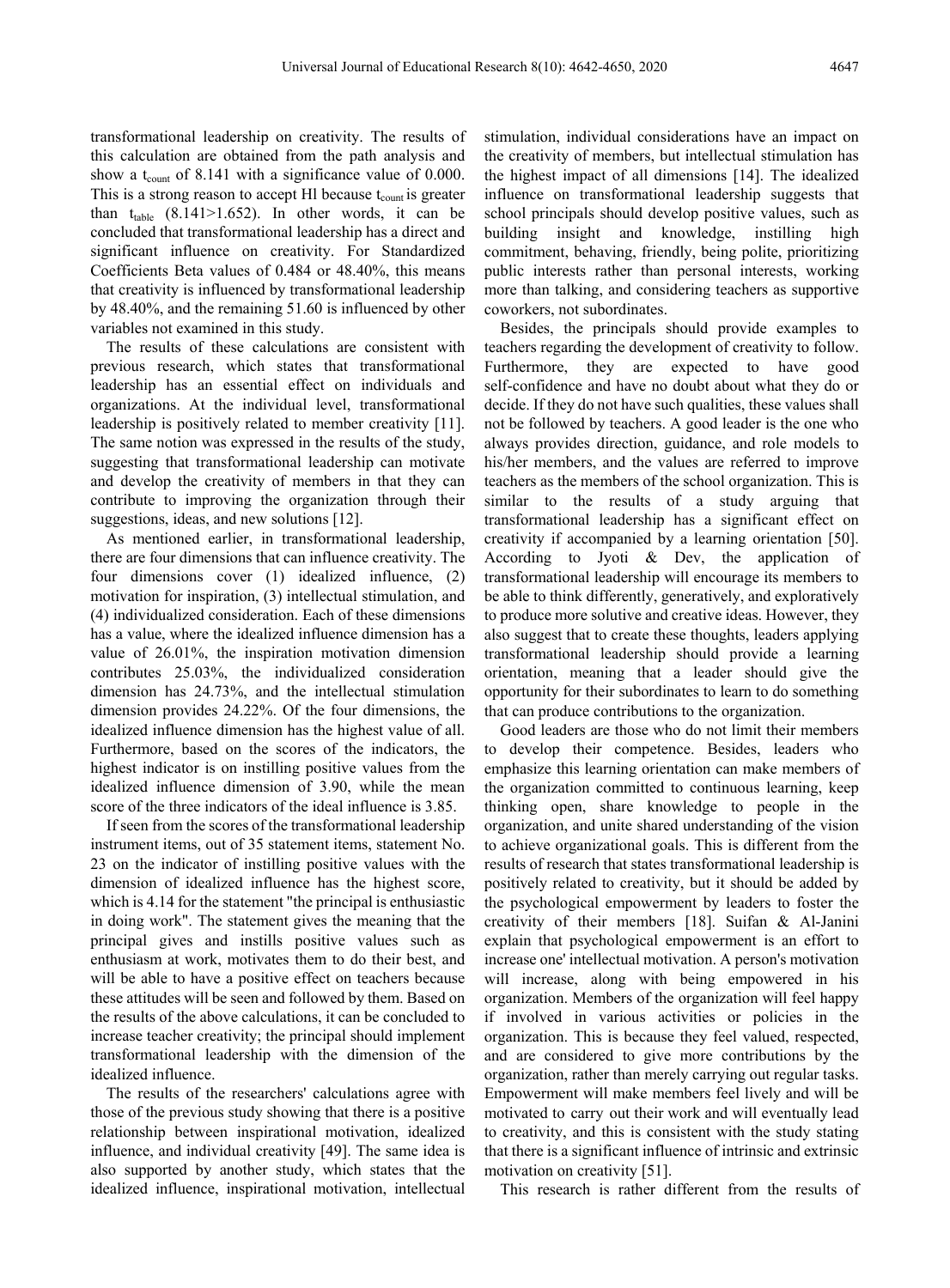previous studies, that intrinsic motivation becomes a very significant mediator between transformational leadership and employee creativity [11], [52], [53]. Transformational leadership fosters employee creativity by developing a creative work environment [16], [52], [54]. Additionally, intrinsic motivation, task complexity, self-efficacy, and support for innovation mediate the relationship between transformational leadership and the involvement of the creative process of employees [13], [15]. Principal's transformational leadership is significant to teacher creativity by involving intellectual stimulation and involvement in the decision making dimension [17].

Furthermore, based on comparison from the result of this study and the previous researches of transformational leadership of school leaders impacts to the teachers' creativity also generally happened to other countries, but there are differences which influence factors of transformational leadership characteristics that impact to the teachers' creativity. Reviewing related research studies and synthesizing them with what has been found under the study, the researchers found that there are differences between the research findings and the results of previous studies. This research found that to increase teacher creativity through transformational leadership places more emphasis on the idealized influence by leaders' instilling positive values, setting good examples, and performing self-confidence, whereas previous research studies suggest enhancing creativity through transformational leadership through the aspects of the work environment [55], intrinsic motivation [56], [57], task complexity [12], [58], self-efficacy [59], intellectual stimulation [60], decision making [12], and psychological empowerment [56].

# **6. Conclusions & Limitations**

Based on the results of the analysis and discussion, this study arrives at some conclusions. First, there is a direct and positive influence of transformational leadership on teacher creativity. The influence of transformational leadership on creativity can be seen from the four dimensions, namely the idealized influence, inspirational motivation, intellectual stimulation, and individualized consideration. Based on the findings of this study, all four dimensions influence creativity; however, the most significant or highest influence on creativity has been contributed by the ideal influence. Thus, to increase teacher creativity, school principals can implement transformational leadership by prioritizing the idealized influence dimension first, then followed by the dimensions of inspirational motivation, intellectual stimulation, and individual consideration.

As transformational leadership has a direct and positive effect on teacher creativity, school principals can implement transformational leadership to increase teacher creativity with the four-dimensional approach, namely the

idealized influence, the inspiration motivation, intellectual stimulation, and individualized consideration. Transformational leadership conducted by principals is expected to focus on changing teacher behavior to be more creative, stimulating, responsible, and confident in achieving the goals set. Transformational leadership, that one that provides the opportunity for its members to always make changes, is determined to work best for the organization to achieve beyond the expected results. Thus, if transformational leadership is applied correctly, it can support the organization in meeting the expectations and respond to the needs of the teacher' creativity, so that the predetermined goals are achieved.

# **7. Recommendations**

Vocational School teachers are expected to have the view that creativity in teaching is really crucial to have and develop. By having creativity in teaching, the educational goals set by the school can be achieved properly. Thus, what must be done to develop creativity is that teachers should be open-minded, accepting criticism, abandoning old and ineffective methods, updating any information on teaching, exchanging ideas with peers, solving educational problems, and participating in various training programs or workshops to improve their competencies.

Whilst for vocational school principals, the recommendations include the following items. (1) Creating a kind of Teacher Creativity Improvement (TCI) program based on the school work program created for one year such teacher in-house training, teaching method and motivation workshop, ICT program for teacher training, problem solving workshop for teacher, and etc.; (2) Communicating with other school principals at the Principal Work Meeting (PWM) for sharing information about efforts in improving teacher creativity in addition to creating discussion forums (FGD) for creative teachers periodically by inviting educational experts; and (3) Creating a pleasant school environment, by providing facilities or infrastructure that can improve teachers' enthusiasm in carrying out the teaching process and creating a comfortable atmosphere for teachers in the school environment.

# **Acknowledgments**

The researchers would like to express their greatest gratitude to the West Java Provincial Education Office, Karawang Regency Education Office, and participating principals of Private Vocational Schools for the support. Great appreciation also goes to LPDP as a scholarship provider that has provided funding to conduct this research.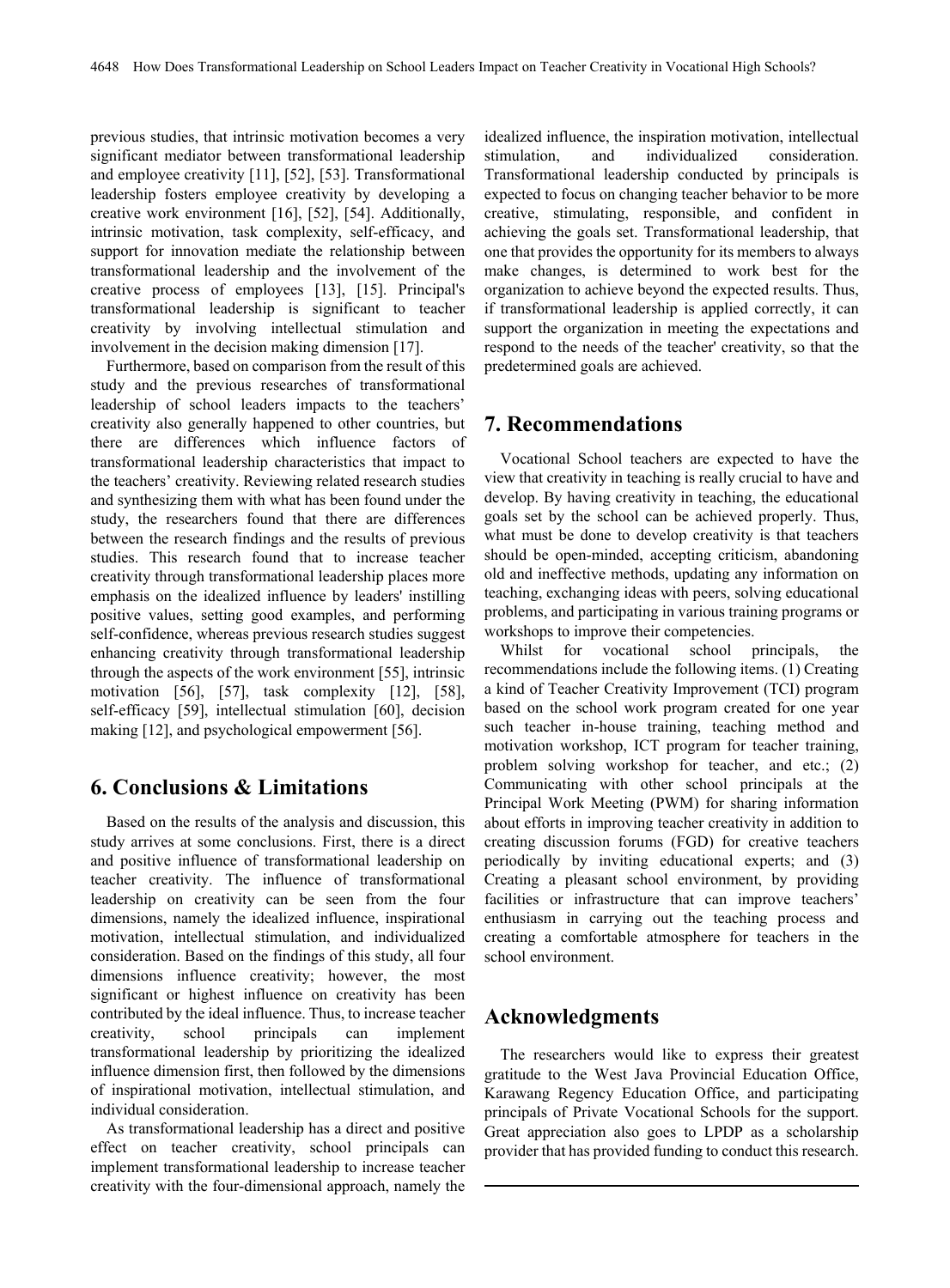## **REFERENCES**

- [1] J. Hollenweger and E. Krompák, *Teacher Manual: School-based and classroom-based activities to support all learners*. Skopje, Makedonia: UNICEF, 2018.
- [2] Tavis D. Jules and C. Kelly Sundberg, "The internationalization of creativity as a learning competence," *Glob. Educ. Rev.*, vol. 5, pp. 35–51, 2018.
- [3] M. A. Runco and G. J. Jaeger, "The standard definition of creativity," *Creat. Res. J.*, vol. 24, no. 1, pp. 92–96, 2012.
- [4] S. P. Robbins and T. A. Judge, *Organizational behavior*, Seventeent. United States: Pearson Education, 2017.
- [5] H. Y. Y. A, T. Sulaiman, and R. Baki, "The role of multiple intelligences and creativity In students' learning style," *Int. J. Sustain. Dev.*, vol. 02, no. 08, 2011.
- [6] R. L. Daft, *Management*, Eight Edit. South-Western: Thomson, 2008.
- [7] J. L. Gibson, J. M. Ivancevich, J. James H. Donnelly, and R. Konopaske, *Organizations, behavior, structure, processes*, Fourteenth. New York: McGraw-Hill/Irwin, 2009.
- [8] Steven McShane and M. Von Glinow, *Organizational behavior: Emerging knowledge and practice for the real word*, Fifth edit. New York: McGraw-Hill/Irwin, 2010.
- [9] M. O. Cetina and F. S. F. Kinik, "An analysis of academic leadership behavior from the perspective of transformational leadership," *Procedia - Soc. Behav. Sci. Sci.*, vol. 207, pp. 519 – 527, 2015.
- [10] C. Niphadkar and A. M. Kuhil, "The New age of Transformational Leadership: Evolution and Attributes," *Int. J. of Scientific Eng. Res.*, vol. 8, no. 6, pp. 546–555, 2017.
- [11] L. Gumusluoglu and A. Ilsev, "Transformational leadership, creativity, and organizational innovation," *J. Bus. Res.*, vol. 62, pp. 461–473, 2009.
- [12] K. Teymournejad and R. Elghaei, "Effect of transformational leadership on the creativity of employees: An empirical investigation," *Eng. Technol. Appl. Sci. Res.*, vol. 7, no. 1, pp. 1413–1419, 2017.
- [13] Q. Zhou and W. Pan, "A cross-level examination of the process linking transformational leadership and creativity: The role of psychological safety climate," *Hum. Perform.*, vol. 28, pp. 405–424, 2015.
- [14] R. Ravikumar, "Transformational leadership and follower's creativity: Does follower's sex matter?," *J. Humanit. Soc. Sci.*, vol. 22, pp. 32–38, 2017.
- [15] M. Mahmood, M. A. Uddin, and L. Fan, "The influence of transformational leadership on employees' creative process engagement: A multi-level analysis," *Manag. Decis.*, 2018.
- [16] S. Mittal and R. L. Dhar, "Transformational leadership and employee creativity: Mediating role of creative self-efficacy and moderating role of knowledge sharing," *Manag. Decis.*, vol. 53, no. 5, pp. 894–910, 2015.
- [17] A. G. K. Abdullah, Y.-L. Ling, and Z. B. S. A. Kader, "Principal's transformational leadership And teacher's creativity: Mediating role of self-efficacy," *Manag. Res. J.*, vol. 6, no. 1, pp. 1–7, 2016.
- [18] T. S. Suifan and M. Al-Janini, "The relationship between transformational leadership and employees' creativity in the jordanian banking sector," *Int. Rev. Manag. Mark.*, vol. 7, no. Issue 2, pp. 284-292., 2017.
- [19] S. P. Robbins and M. Coulter, *Management*, Eleventh E. New Jersey: Pearson Education, 2012.
- [20] S. Parjanen, "Experiencing Creativity in the Organization: From Individual Creativity to Collective Creativity," *Interdiscip. J. Information, Knowledge, Manag.*, vol. 7, 2012.
- [21] J. M. George and G. R. Jones, *Understanding and managing organizational behavior*, Sixth Edit. New Jersey: Prentice Hall, 2012.
- [22] R. w. Griffin and G. Moorhead, *Organizational behavior managing people and organizations,* South-Western: Cengage Learning, 2014.
- [23] J. John R. Schermerhorn, J. G. Hunt, R. N. Osborn, and M. Uhl-Bien, *Organizational behavior*, 11th Editi. United States: John Wiley & Sons, Inc, 2010.
- [24] F. Luthans, *Organizational Behavior: An Evidence-Based Approach*, 12th ed. New York: McGraw-Hill, 2011.
- [25] D. Hellriegel, J. Slocum, and J. W. S. Jr, *Organizational behavior*. United States: Cengage Learning, 2011.
- [26] J. C. Kaufman and R. J. Sterberg, *The Cambridge Handbook of Creativity*. 2010.
- [27] E. Sefertzi, "dissemination of innovation and knowledge management techniques," in *Creativity Research Journal*, 2000, pp. 1–20.
- [28] A. Montuori and G. Donnelly, "Handbook of Personal and Organizational Transformation," in *Transformative Leadership*, 2017, pp. 1–33.
- [29] A. R. A. Ghani, A. Fatayan, I. Yatri, L. Qodariah, B. Bunyamin, and B. Burmansah, "Evaluation of school-based management implementation (sbm) in madrasah jakarta," *Talent Dev. Excell. J.*, vol. 12, no. 1, pp. 3490–3511, 2020.
- [30] A. J. H. Ripki, "Relationship between motivation and job satisfaction with performance," in *1st International Conference on Technology and Educational Science (ICTES 2018)*, 2019, pp. 56–62.
- [31] B. Burmansah, R. Rugaiyah, M. Mukhtar, S. Nabilah, A. J. H. Ripki, and A. Fatayan, "Mindful leadership: The ability of the leader to develop compassion and attention without judgment - A case study of the leader of buddhist Higher education Institute," *Eur. J. Educ. Res.*, vol. 9, no. 1, pp. 51– 65, 2020.
- [32] N. Karnati, S. Suryadi, B. Burmansah, and A. Fatayan, "Improving the effectiveness of employee performance: The value of a series of influence factors," *Int. J. Innov. Creat. Chang.*, vol. 12, no. 8, pp. 35–52, 2020.
- [33] J. A. Odumeru and I. G. Ogbonna, "Transformational vs. Transactional Leadership Theories: Evidence in Literature," *Int. Rev. Manag. Bus. Res.*, vol. 2, no. 2, pp. 355–361, 2013.
- [34] M. G. O. Ogola, D. Sikalieh, and T. K. Linge, "The Influence of Idealized Influence Leadership Behavior on Employee Performance in Small and Medium Enterprises in